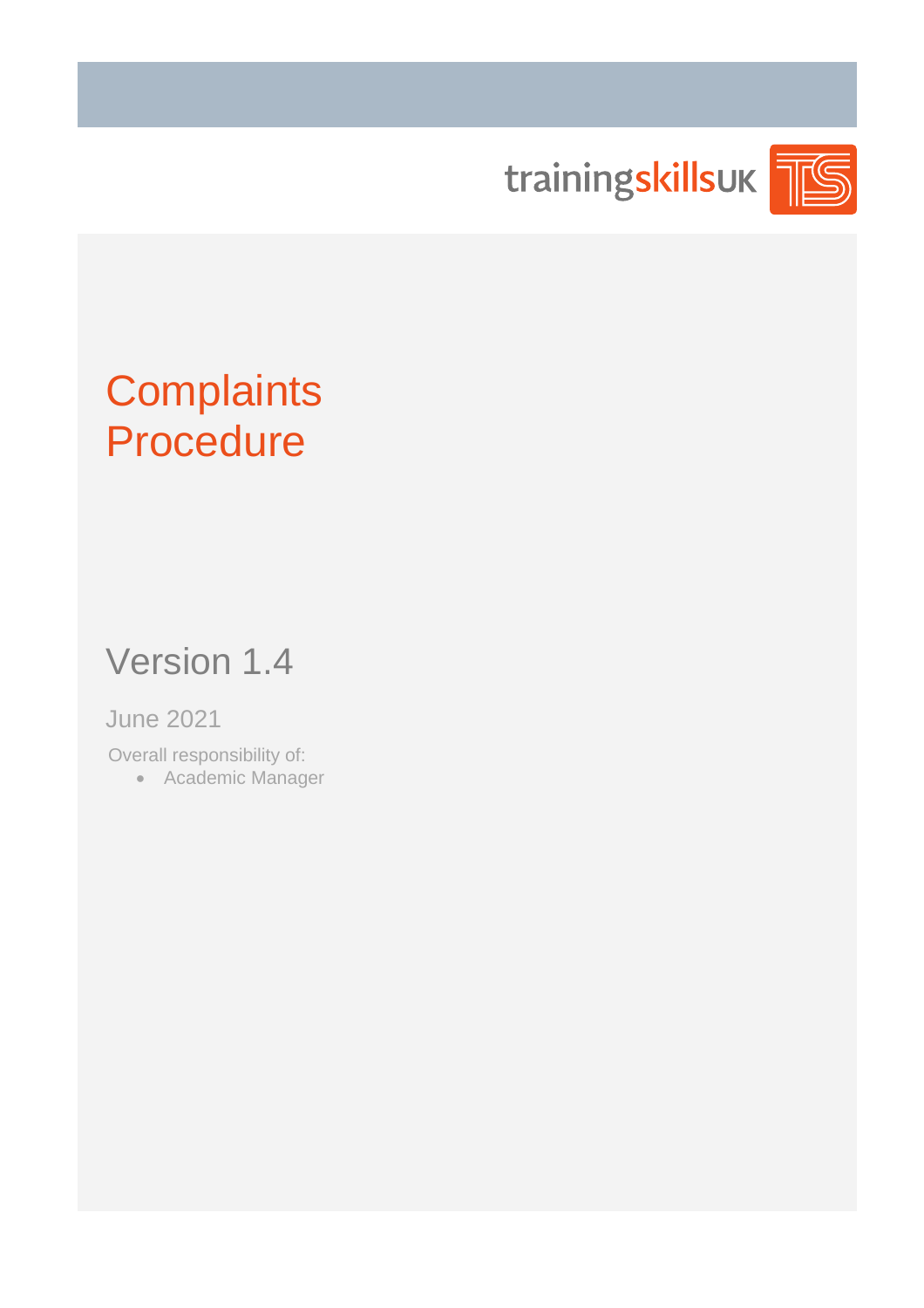

#### **1. Training Skills UK's complaints procedure aims to**

- be simple to understand and use
- be accessible and well-publicised
- allow speedy handling with established time limits for action and to keep people informed of progress
- ensure a full and fair investigation without recrimination
- encourage reconciliation
- respect people's desire for confidentiality
- address all the points at issue and provide an effective response and appropriate redress;
- provide information to management so that services can continually be improve

#### **2. Training Skills UK's commitment to quality standards**

- **Training Skills UK** is seeking to provide its learners with the best possible service across the whole range of our activities.
- By responding swiftly to any expressions of dissatisfaction, concern or apparent problems we can resolve any difficulties informally and effectively.
- Receiving feedback about services or facilities is important in order to take remedial action and continually improve our standards of service.
- To this end we will monitor the types and numbers of complaints we receive to identify any problem areas. We cannot and will not, therefore, deal with anonymous complaints.

#### **3. What Is a Complaint?**

- A complaint arises when someone feels that an aspect of their learning, support service, facility or site is unsatisfactory and should be investigated.
- It is expected that many concerns can be resolved at the point at which they arise by the person directly concerned, overcoming the need to formally record a matter of complaint.
- This Complaints Procedure is not intended for appeals against the decision of an independent Assessment authority, or for matters related to unacceptable social behaviour by a member of staff or associate (please refer to the relevant Grievance Procedure).
- **Training Skills UK** will be responsible for ensuring that the Complaints Procedure operates without fear of recrimination or retribution against the complainant.

[A complaint on a matter which has a bearing on assessments must be logged not later than 7 days before the final assessment point for the module(s) concerned, e.g. the deadline for the submission of the last assignment in a coursework only module, or the date of the (first) examination in the case of a examination only or mixed-mode module. After that point such a complaint cannot be submitted within the complaints procedure]

#### **4. Who Can Help You Make a Complaint?**

- Learners should refer to the following as sources of impartial help, advice, guidance and support in making a complaint:
	- Programme Tutors
	- o Assessor, Colleague
	- o A Friend
	- o Anyone you feel comfortable with
- Informed guidance may be sought on the applicability and operation of the procedures from the Centre Manager or Managing Director.

#### **5. How to Make a Complaint?**

• Learners have the right to raise concerns if they are dissatisfied with something and the Complaints Procedure is there to enable people to seek ways of improving matters.

**Name of Document: Complaints Procedure** – Version 1.4 – Overall responsibility of: Academic Manager **Last reviewed date:** Jun 2021 – **Next review date:** Oct 2021

Page **2** of **8**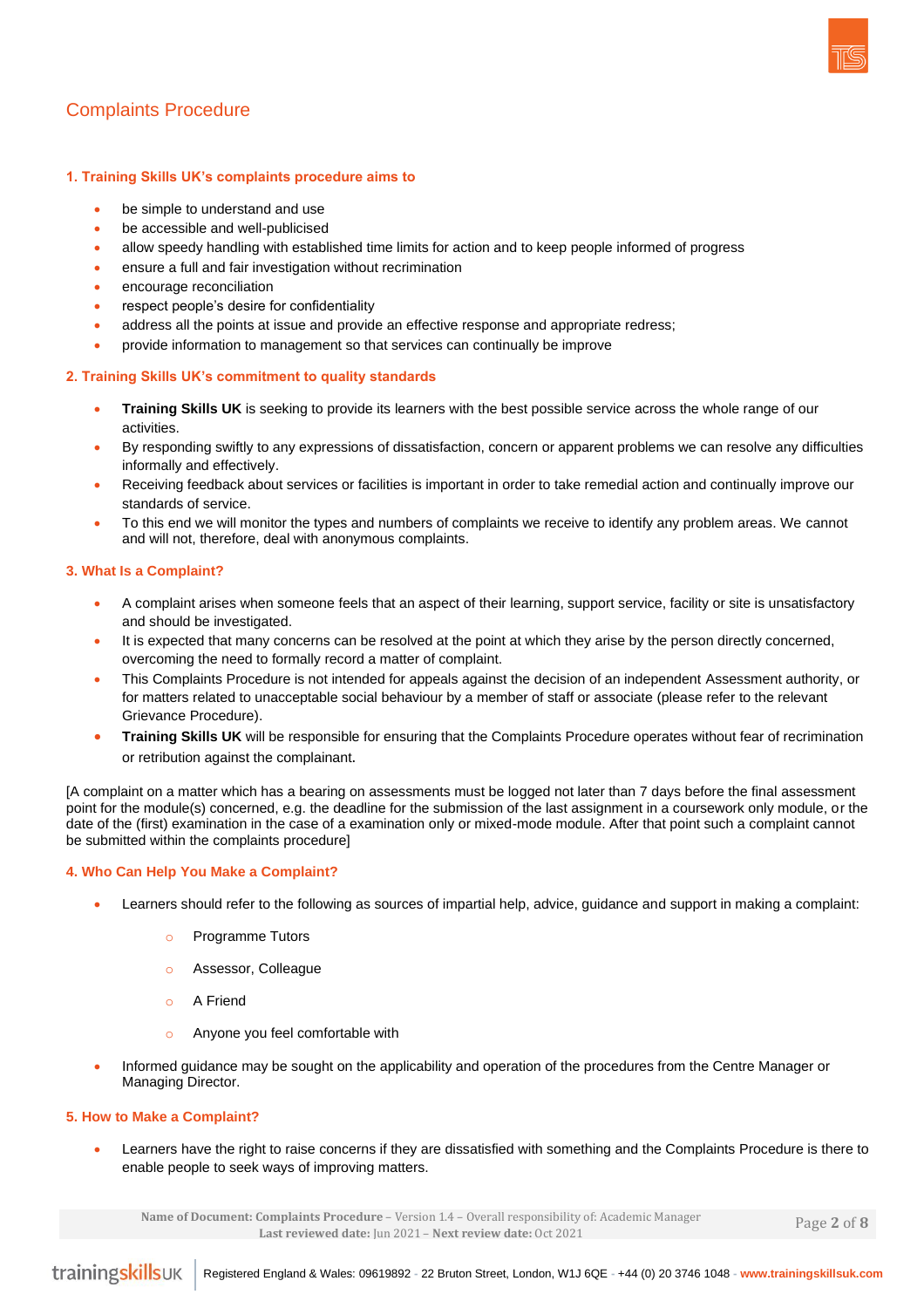

• Complaints are usually best solved directly and close to the point at which the perceived problem has occurred. For this reason every effort should be made to resolve the concerns at source within the company. Attempts should be made to talk to a relevant member of staff and give her/him a chance to resolve the problem before taking it further.

Expressing concern in an appropriate manner will often ease the situation, possibly resolve the matter and avoid the need to make a complaint. Should this be unsuccessful, reference to the list above for assistance in pursuing the complaint is advised. This represents the first step of the Complaints Procedure.

- Throughout the Complaints Procedure learners are entitled to bring someone with them to any meetings held to discuss the complaint. This person could be a parent or guardian, a colleague a friend or a fellow student.
- The Complaints Procedure flow chart which follows, maps out the steps learners should follow in pursuing a complaint.

#### **6. Responsibilities Throughout the Procedure**

- Every attempt should be made to resolve the complaint at source.
- The student should complete and submit a Complaint Form to the Complaints Officer if Stage 1 and 2 prove unsuccessful. If the learner feels s/he is unable to complete the form, s/he may request the assistance of any of the people mentioned in Section 4 "Who can help you make a complaint?" A copy of a Formal Complaint should be sent to the Managing Director.
- On receipt of the complaint the Complaints Officer will:
	- o Log the complaint in a record.
	- $\circ$  Ensure as far as possible reasonable confidentiality is preserved in the investigation process.
	- o Ensure a full and fair investigation is conducted.
	- o Address all the points at issue and provide a response to the complaint.
	- $\circ$  Respond to the complainant within 14 days, either to detail findings and any redress to be offered, or outline the

process for completion of the enquiry. Copies of all responses should be sent to the Director of Operations and

Learning.

- The role of the Complaints Officer at Stage 4 is one of recording and monitoring complaints which have reached this level. The Complaints Officer will refer any such complaints to the Managing Director, after checking that Steps 1-3 have already been followed. However in the case of the Complaint being about the Centre Manager a Director will take on this process.
- In the event that the complainant is not reasonably satisfied with the outcome at Stage 4 s/he may request an independent review. A formal request for an independent review, stating grounds of dissatisfaction with the results of the prior investigation, must be submitted in writing to the Company Secretary within 14 days of receipt of notification of the outcome of the previous investigation.

**Name of Document: Complaints Procedure** – Version 1.4 – Overall responsibility of: Academic Manager **Last reviewed date:** Jun 2021 – **Next review date:** Oct 2021

Page **3** of **8**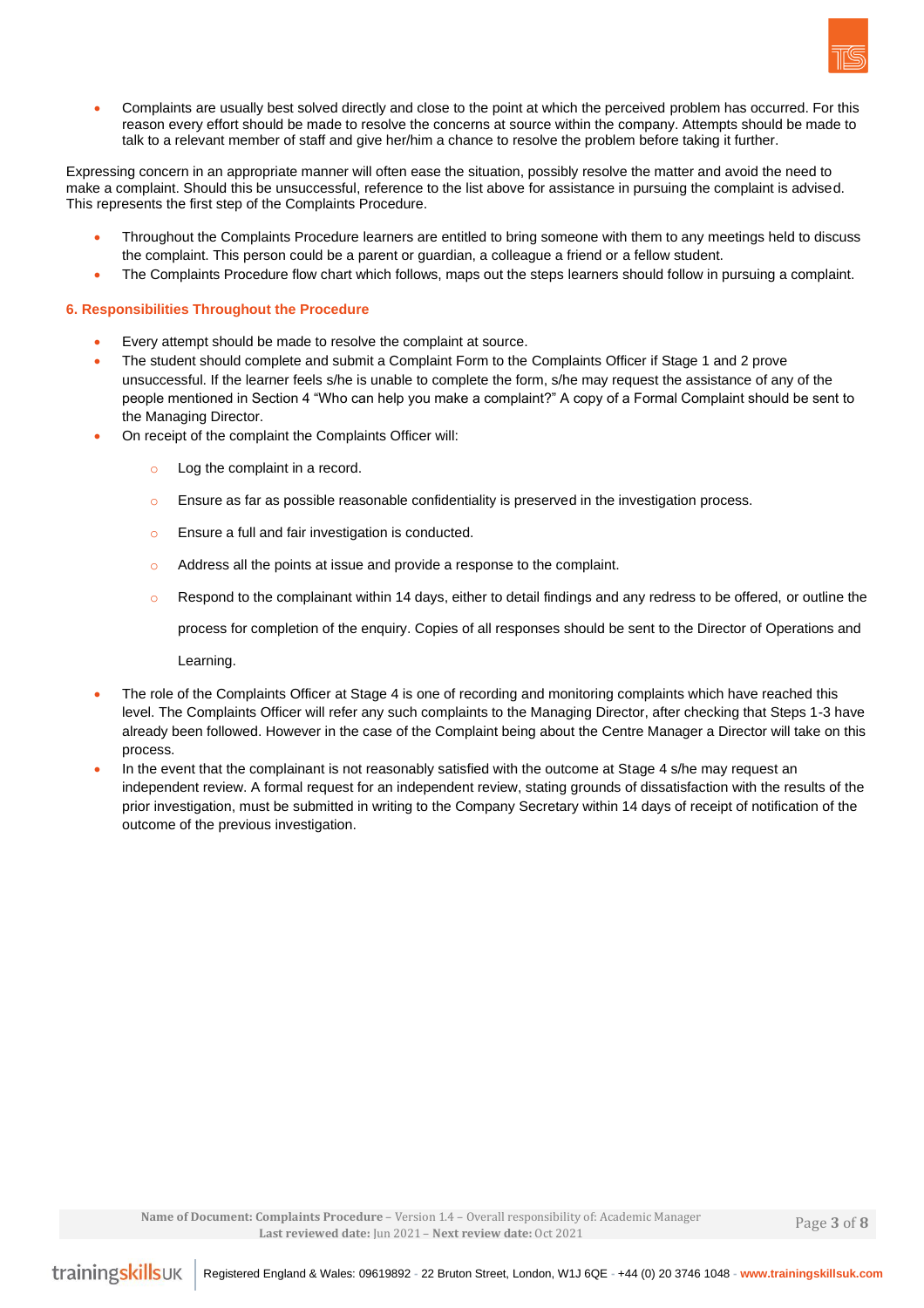### **Complaints Procedure**



**Name of Document: Complaints Procedure** – Version 1.4 – Overall responsibility of: Academic Manager **Last reviewed date:** Jun 2021 – **Next review date:** Oct 2021

Page **4** of **8**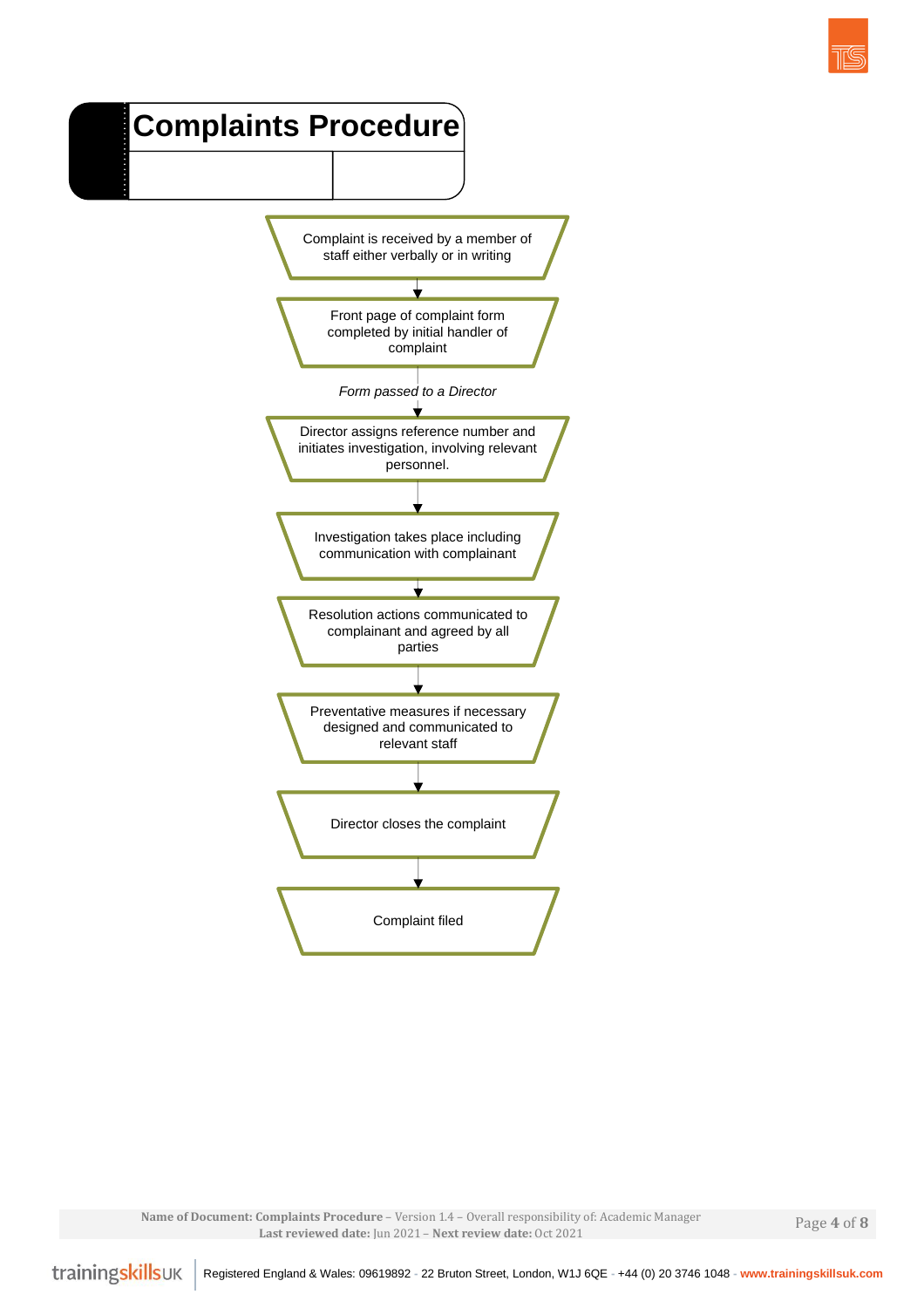

#### **Training Skills UK: Candidate Complaint Form 1**

**Stage 1:** The Candidate may use this form regarding any complaint against the delivery of their course.

#### **Candidates Complaint Form 1**

**Section A -** to be completed by the Candidate

Candidate's Name: Date of Complaint Recorded:

Name of Assessor/s:

A) Nature of the complaint: (Please attach an additional sheet, if necessary)

*I can confirm that the above information is correct to the best of my knowledge (Please sign below)* 

Candidates Signature:

Candidates Name (please print): Date: Date: Date: Date: Date: Date: Date: Date: Date: Date: Date: Date: Date: Date: Date: Date: Date: Date: Date: Date: Date: Date: Date: Date: Date: Date: Date: Date: Date: Date: Date: Date

**Name of Document: Complaints Procedure** – Version 1.4 – Overall responsibility of: Academic Manager **Last reviewed date:** Jun 2021 – **Next review date:** Oct 2021

Page **5** of **8**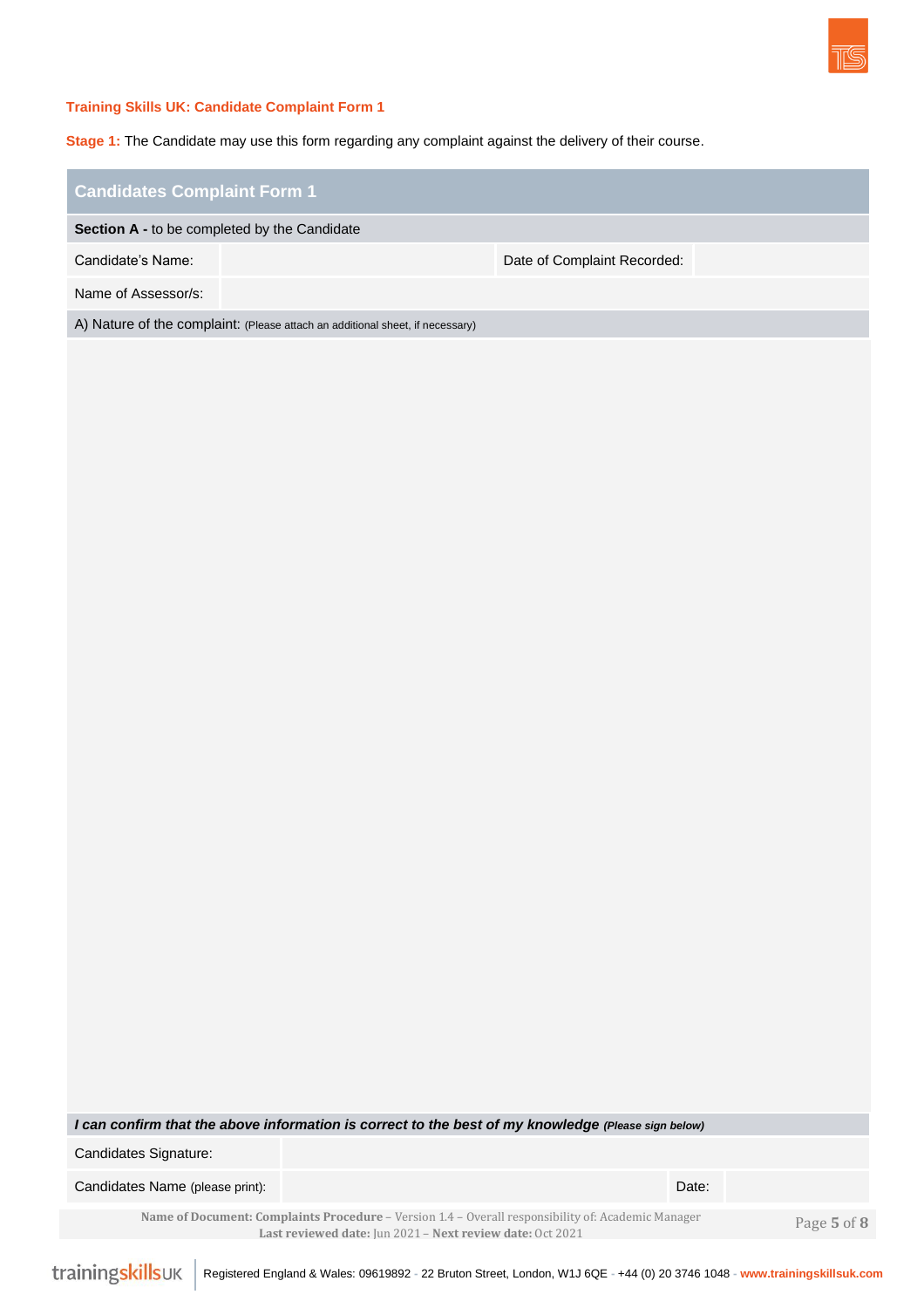

**Stage 2:** The Assessor may use this form regarding any response towards the complaint.

**Section B -** to be completed by the above mentioned Assessor

When did the Assessor Respond:

B) Assessors Response

*I can confirm that the above information is correct to the best of my knowledge (Please sign below)* 

Assessor Signature:

Assessor Name (please print): Date: Date: Date: Date: Date: Date: Date: Date: Date: Date: Date: Date: Date: Date: Date: Date: Date: Date: Date: Date: Date: Date: Date: Date: Date: Date: Date: Date: Date: Date: Date: Date:

**Name of Document: Complaints Procedure** – Version 1.4 – Overall responsibility of: Academic Manager **Last reviewed date:** Jun 2021 – **Next review date:** Oct 2021

Page **6** of **8**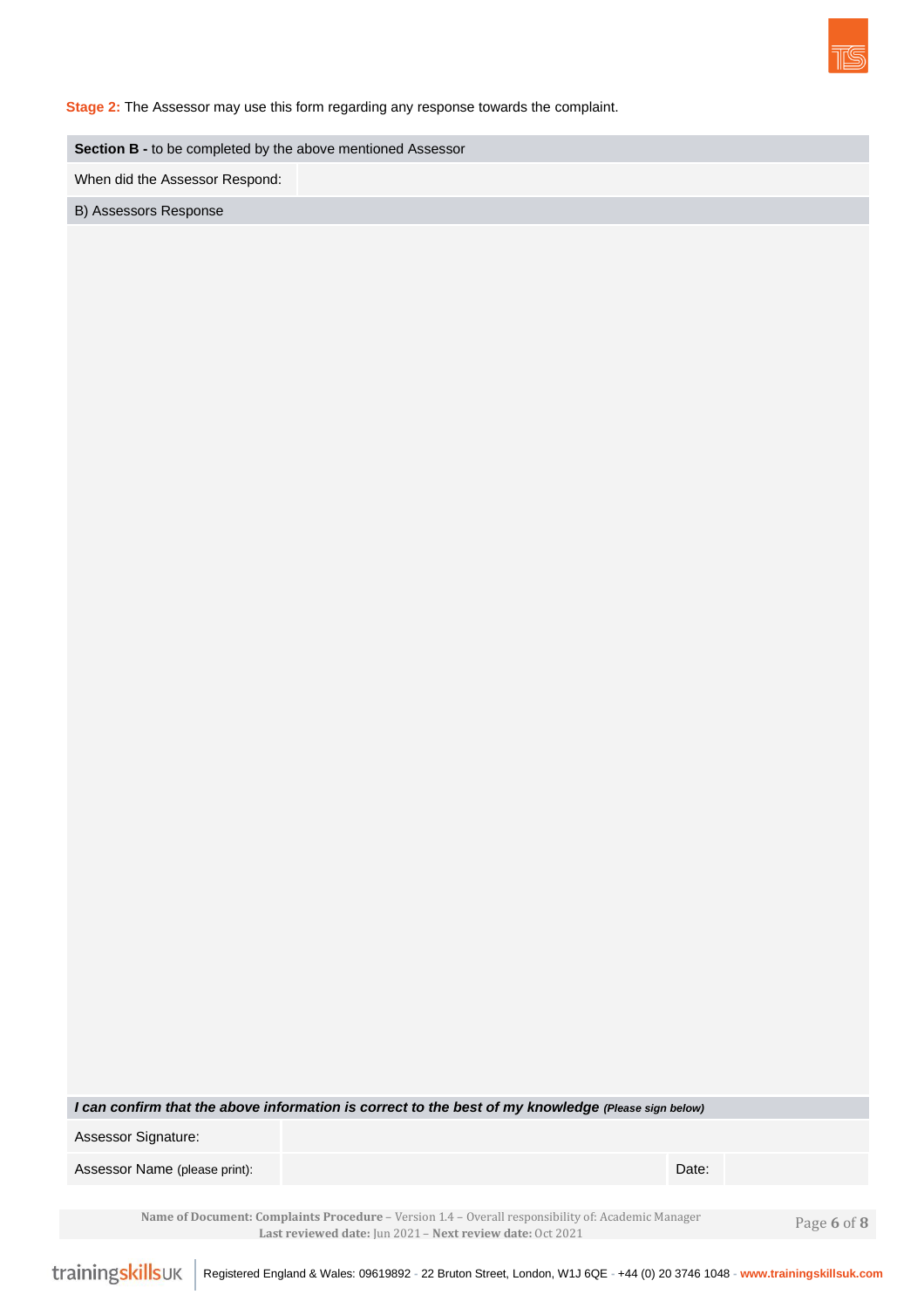

#### **Training Skills UK: Candidate Complaint Form 2**

**Stage 3:** Before completing this form, candidates must follow Stage 1 of the complaints procedure, by submitting an initial complaint.

**Stage 4:** Candidates are required to complete this form and forward it to a complaints officer to make a formal complaint, if they are still dissatisfied after having complained to their assessor.

| <b>Candidates Appeal Form 2</b>                              |
|--------------------------------------------------------------|
| Section A - to be completed by the Candidate                 |
| Name:                                                        |
| <b>Candidate Registration Number:</b>                        |
| Date of complaint submitted:                                 |
| Home Address:                                                |
| Email address:                                               |
| Name of Assessor: (against whose<br>complaint is being made) |

**Describe the reasons for your complaint as fully as possible. Please include copies of and associated documents (eg. Candidate evidence, record of feedback from the assessor involved). Candidate should keep a copy of this form.**

A1) Nature of the Complaint: (Please attach an additional sheet, if necessary)

| I can confirm that the above information is correct to the best of my knowledge (Please sign below) |                                                                                                                                                                 |             |  |  |  |  |  |  |
|-----------------------------------------------------------------------------------------------------|-----------------------------------------------------------------------------------------------------------------------------------------------------------------|-------------|--|--|--|--|--|--|
| Candidates Signature:                                                                               |                                                                                                                                                                 |             |  |  |  |  |  |  |
| Candidates Name (please print):                                                                     | Date:                                                                                                                                                           |             |  |  |  |  |  |  |
|                                                                                                     |                                                                                                                                                                 |             |  |  |  |  |  |  |
| Please return this form to:                                                                         | Complaints Officer, Training Skills UK, 22 Bruton Street, London, W1J 6QE                                                                                       |             |  |  |  |  |  |  |
|                                                                                                     |                                                                                                                                                                 |             |  |  |  |  |  |  |
|                                                                                                     | Name of Document: Complaints Procedure – Version 1.4 – Overall responsibility of: Academic Manager<br>Last reviewed date: Jun 2021 - Next review date: Oct 2021 | Page 7 of 8 |  |  |  |  |  |  |

trainingskillsuk Registered England & Wales: 09619892 **-** 22 Bruton Street, London, W1J 6QE **-** +44 (0) 20 3746 1048 **- www.trainingskillsuk.com**